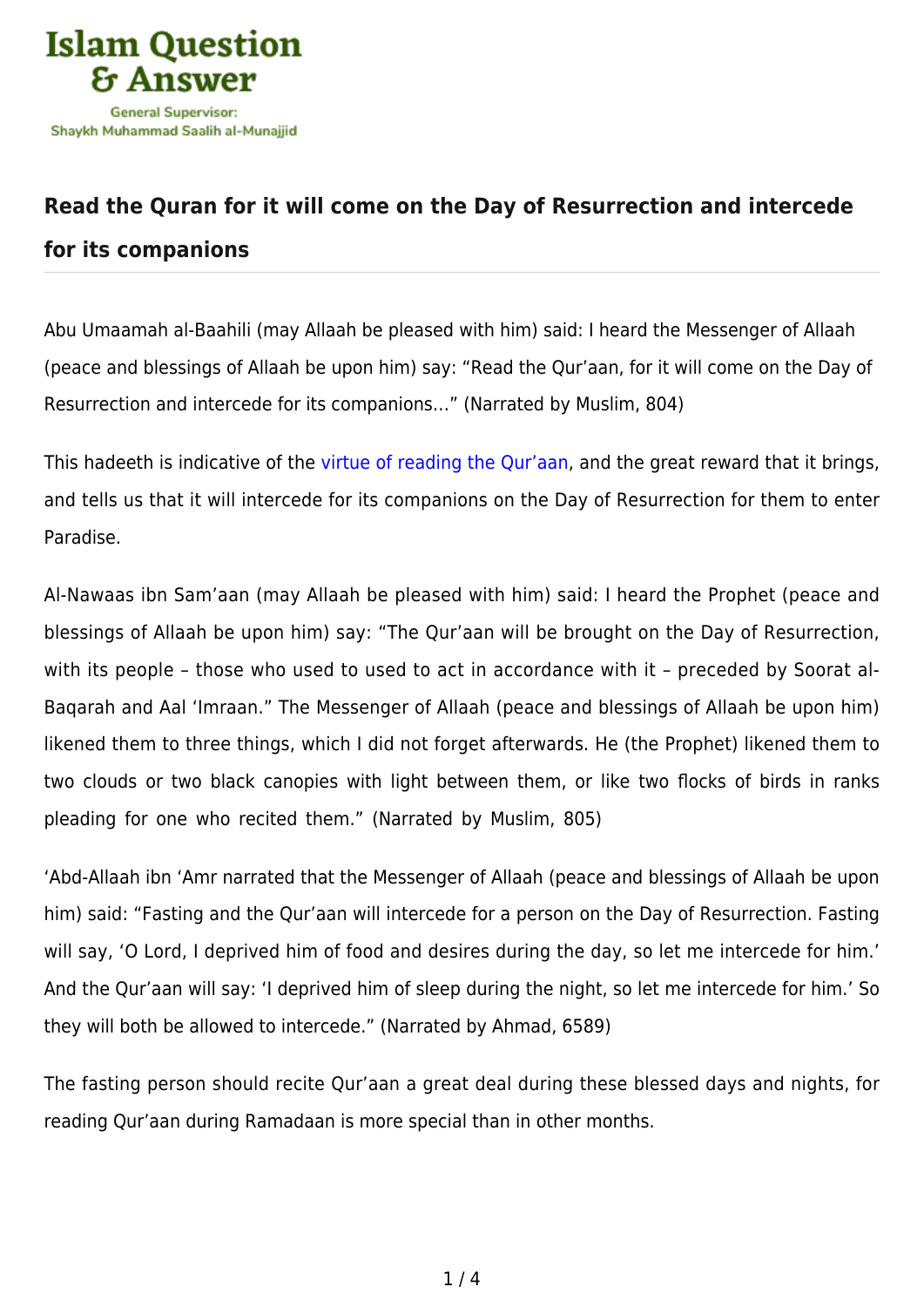

He should make the most of his time in the blessed month in which Allaah revealed the Qur'aan.

[Reading Qur'aan in the nights of Ramadaan](https://islamqa.info/en/answers/26327) is something special, for the night is free of distractions and it is easier to focus the mind, thus a person can focus on what he is reading and try to understand it. And Allaah is the One Whose help we seek.

It was proven that Jibreel (peace be upon him) used to meet with the Prophet (peace and blessings of Allaah be upon him) every night in Ramadaan and study the Qur'aan with him. If dhikr were superior to the Qur'aan or equal to it, they would have recited dhikr all the time or some of the time during their frequent meetings. This hadeeth shows us that it is mustahabb to study the Qur'aan in Ramadaan and to gather to do so, and to practise reciting Qur'aan in front of one who has more knowledge of it.

The righteous salaf of this ummah used to recite [Qur'aan a great deal during Ramadaan.](https://islamqa.info/en/answers/156299) When they fasted they would sit in the mosques and say, Let us guard our fast and not backbite about anyone. They would recite Qur'aan in prayer and at other times.

'Uthmaan (may Allaah be pleased with him) used to read the entire [Qur'aan](https://islamqa.info/en/answers/2110) once a day.

Some of the salaf used to complete it when praying qiyaam every three nights.

Some of them used to complete it every seven nights, and some every ten.

In Ramadaan al-Shaafa'i used to complete it sixty times at times other than prayer.

Al-Aswad used to read the whole [Qur'aan](https://islamqa.info/en/answers/124657) every two nights in Ramadaan.

Qutaadah used to complete the Qur'aan every seven days all the time, and in Ramadaan every three days, and in the last ten days every night.

These reports about the salaf are well known.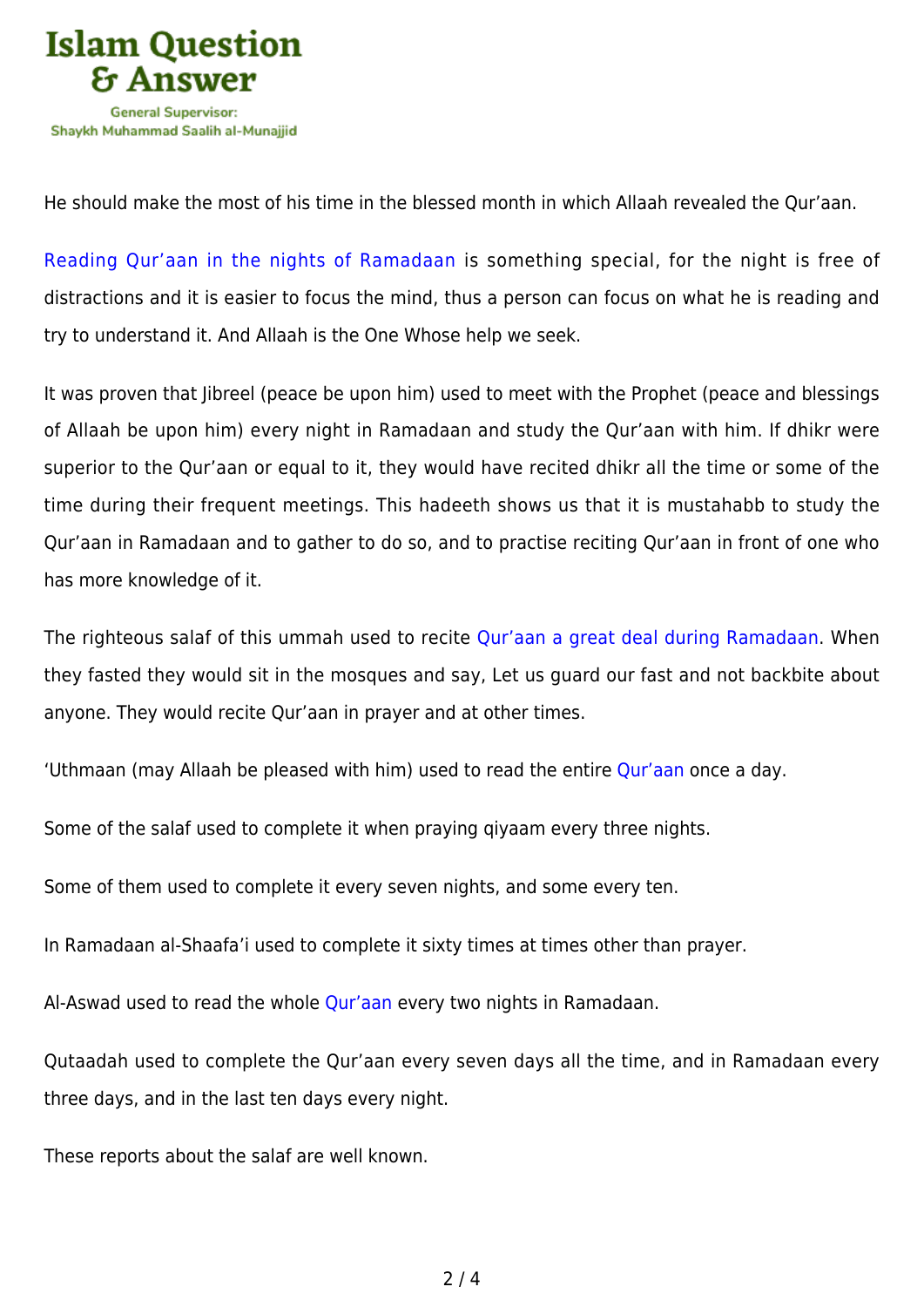

Al-Haafiz Ibn Rajab (may Allaah have mercy on him) said:

"It was narrated that it is not allowed to read the Qur'aan in less than three days as a habit, but in times of virtue, such as the month of Ramadaan – especially during the nights in which Laylat al-Qadr is sought, or in places of virtue such as Makkah for non-residents who go there, it is mustahabb to read Qur'aan a great deal, seeking to make the most of the virtue of that time or place. This is the view of Ahmad, Ishaaq and other imams, and this is indicated by the actions of others as stated above.

The one who reads Qur'aan must observe the proper etiquette, including having a sincere intention towards Allaah.

He should read in a state of purity (i.e., with wudoo')

He should use miswaak.

He should think about what he is reading and not rush, rather he should read at a measured pace, and focus on the meanings, because this helps the reader to pronounce the letters correctly and ponder the meanings, and focus with proper humility. Allaah says (interpretation of the meaning):

"(This is) a Book (the Qur'aan) which We have sent down to you, full of blessings, that they may ponder over its Verses, and that men of understanding may remember." [Saad 38:29]

The etiquette of reading includes not breaking off to speak to anyone. Many people sit to read with others next to them, and they often break off to speak to their neighbour. This is not appropriate because it is turning away from reading unnecessarily."

The one who is reading should act in accordance with the Qur'aan, regard as halaal that which it permits and as haraam that which it forbids, so that the [Qur'aan](https://islamqa.info/en/answers/2564) will testify for him on the Day of Resurrection and will intercede for him to enter Paradise.